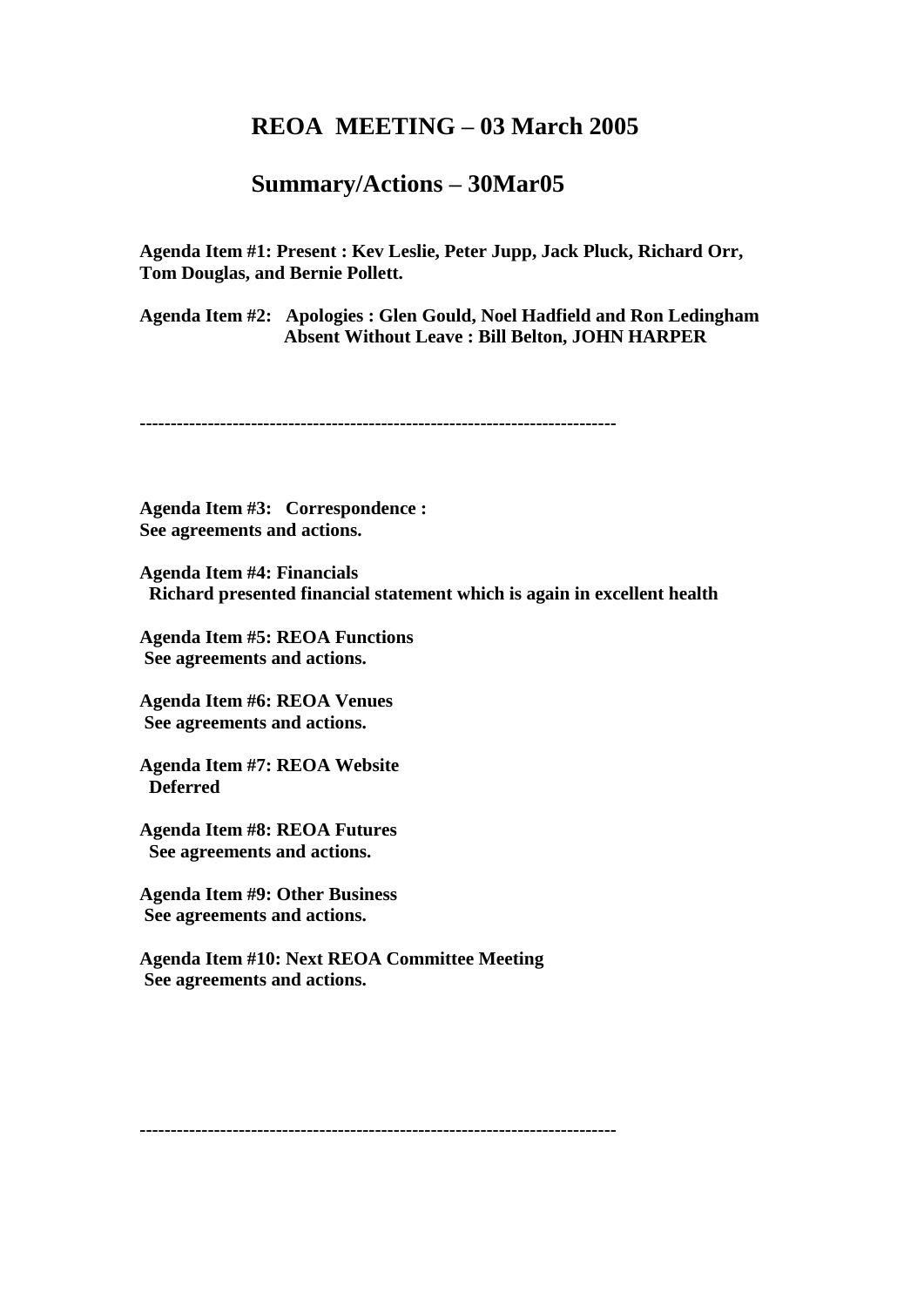**-----------------------------------------------------------------------------**

**Agreements Mar05 :**

**Mar05 #1 : Agreed to investigate promulgation of deaths to members.**

**Mar05 #2 : Revised/agreed that we should aim for the following inclusive function costings :**

> **Lunches \$40 or less Dinners \$55 or less**

**Mar05 #3 : Revised/Agreed to the following functions : Mixed Lunch Tues 10May05 , midday ????????? Dinner Members Thurs 29Sep05 , 6.30 for 7pm Museum lunch Members Tues 12Jul05 , Details TBA Air Show attendance 16Mar05 , Cancelled, didn't hear from Bill.**

**Mar05 #4: Agreed that the REOA primary thrust is to facilitate members (and new/prospective members) getting together with main focus being on members and at least one Lunch and Dinner each year. Given the state of flux re RAAFA it was agreed that we would continue on that basis for the next year.**

**Mar05 #5 : Agreed to next REOA Committee Meeting on Mon 25Apr05. Venue/timing ANZAC DAY Last Lunch at Cromwell St at Midday ?? " Update: booked by Kev and confirmed by Tom"**

**-----------------------------------------------------------------------------**

**Actions Mar05 :**

**Mar05 #1 : Kev Leslie and Bill Belton to liaise and arrange guest speaker for Members Dinner Thurs 29Sep04 and advise details to all committee members for consideration. AVM Julie Hammer a suggestion ?? Timing ASAP.**

**Mar05 #2 : In absentia from meeting, Noel to advise a methodology to promulgate deaths to members?**

**Mar05 #3 : Tom to set up Museum lunch for Tues 12Jul05 and get details to Noel for promulgation.**

**" Update; Tom has had discussions with Ron Gretton"**

**Mar05 #4 : Richard to research "pensions & cpi etc" & report next meeting.**

**-----------------------------------------------------------------------------**